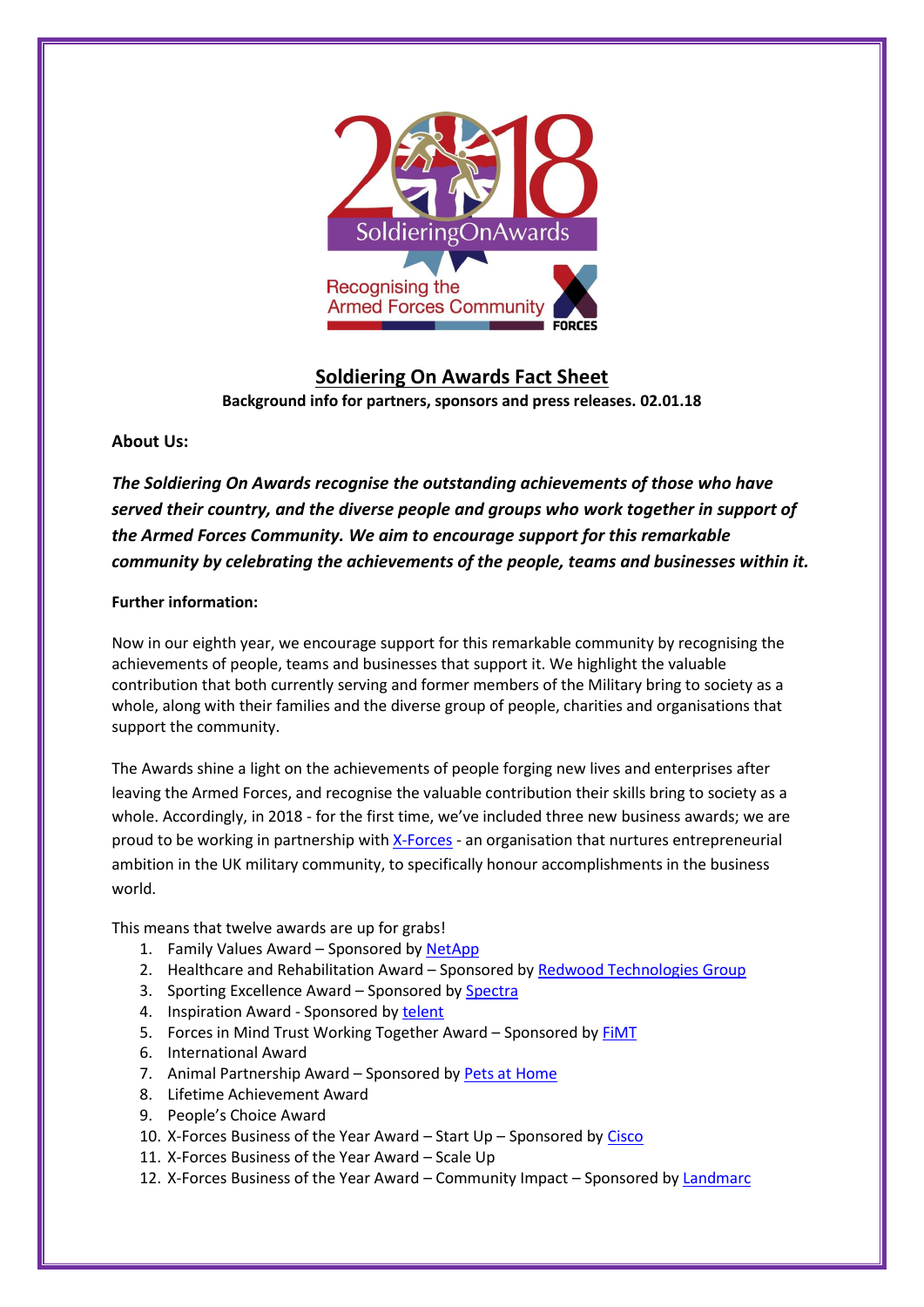#### **Independent Judging Panel:**

Each category has been rigorously judged by an independent panel co-chaired by the Awards' President, General the Lord Dannatt GCB,CBE MC, DL, and Vice President Debra Allcock Tyler, CEO of th[e Directory of Social Change.](https://www.dsc.org.uk/) To see the full list of Awards Judges, [Click here](http://www.soldieringon.org/the-awards-2018-judges/) . In addition, the recipient of the People's Choice Award and Animal Partnership Award will be voted for by the public. Further details to follow regarding the voting process.

[Soldiering On Awards](http://www.soldieringon.org/) is a proud member of [Cobseo](https://www.cobseo.org.uk/) the Confederation of Service Charities.

#### **About X-Forces**

[X-Forces](https://www.x-forces.com/) is an award-winning Community Interest Company established in 2013 that nurtures entrepreneurial ambition in the UK military community. We support community members in both starting and scaling up their own businesses.

To date X-Forces has helped over 1,200 entrepreneurs launch their own businesses, plus thousands more through training, events, funding, mentoring and job creation. This support is available to service leavers, veterans, reservists, spouses, dependants and cadets (over 18).

X-Forces is the industry leader for enterprise training for the Ministry of Defence and this year received the Employer Recognition Scheme Gold Award for our outstanding support of the Armed Forces community.

#### **Diary dates:**

- **10th January**: Finalists announcement :
- **8th February**: Finalists reception. Finalists will be invited along with the person who nominated them, to a special reception at the House of Lords hosted by Awards President Lord Dannatt with Vice President Debra Allcock-Tyler and attended by Awards Patron the Rt Hon Earl Howe PC along with Awards judges, sponsors and guests .
- **February and March**: public on line voting for the Animal Partnership and the People's Choice Awards categories. Further details to follow.
- **20th April** Finalists invited to attend the prestigious Black Tie Awards Ceremony and dinner at the Park Plaza Westminster Bridge Hotel on  $20<sup>th</sup>$  April – where the overall winners will be announced!

#### **Social media:**

- [Facebook](https://www.facebook.com/SoldieringOnAwards)
- **[Twitter](https://mobile.twitter.com/SoldierOnAwards)**
- [Instagram](https://www.instagram.com/SoldieringonAwards/)
- [You Tube](https://www.youtube.com/user/SoldieringOnTLT)
- [Linkedin](https://www.linkedin.com/company/SoldieringOnAwards)